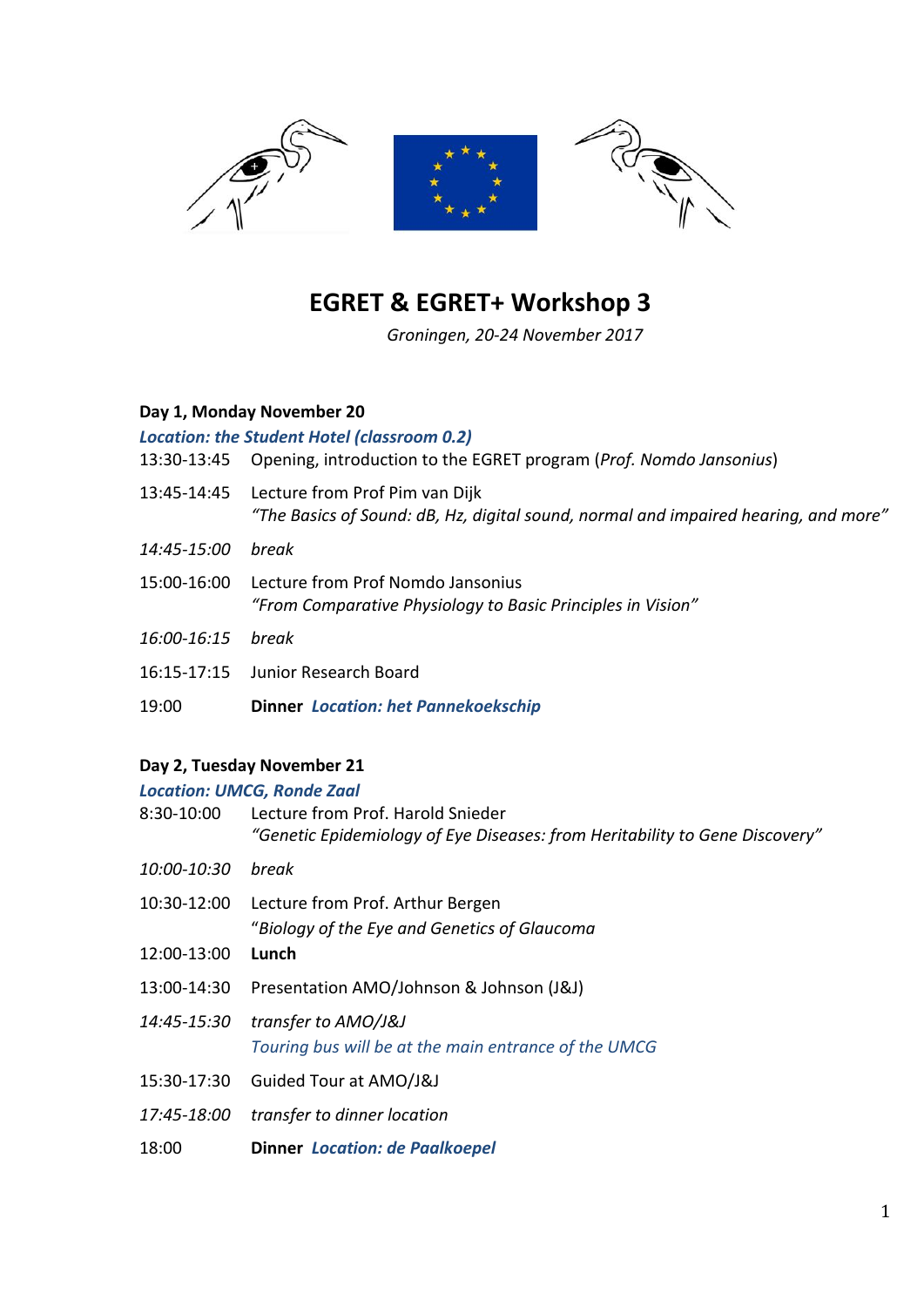#### **Day 3, Wednesday November 22**

*Location: the Student Hotel (classroom 0.2)*

- 08:45-09:45 Lecture from Sarah Janssen, MD, PhD *"Genetics and Pathology"*
- *9:45-10:15 Break*
- 10:15-12:00 Computer Course: Ingenuity
- 12:00-13:00 **Lunch**
- 13:00-14:00 Flash Presentations EGRET Cofund
- 14:00-16:15 Photo-shoot PHD's

16:15-18:00 SOCIAL EVENT

18:00 **Dinner** *Location: Hemingway's*

# **Day 4, Thursday November 23**

*Location:* **van Swinderen Huys**

| 08:30-08:45 | Arrival (for PI's, partners, EU officers, and EGRET+ fellows (optional for EGRET Co fellows))                           |
|-------------|-------------------------------------------------------------------------------------------------------------------------|
| 08:45-09:15 | Opening (for PI's, partners, EU officers, and EGRET+ fellows (optional for EGRET Co fellows))                           |
|             | Introduction and Tour de Table                                                                                          |
| 09:15-10:30 | MTR report presentation (for PI's, partners, EU officers, and EGRET+ fellows (optional for<br><b>EGRET Co fellows))</b> |
|             | Coordinator's report and report from the WP-leaders                                                                     |
| 10:30-11.00 | <b>Break (fellows put poster on poster board)</b>                                                                       |
| 11:00-12:15 | Fellows individual reports (everyone)                                                                                   |
|             | Flash presentation of the EGRET+ fellow's                                                                               |
| 12:15-13:15 | Formal poster session (everyone)                                                                                        |
|             | Fellows EGRET Co/+ present poster to small groups                                                                       |
| 13:15-14:15 | Informal poster session + Lunch (everyone)                                                                              |
|             | Opportunity for everyone to see posters they haven't seen                                                               |
| 14:15-15:45 | Meeting between EU expert dr Svensson and EGRET+ fellows (only for EGRET+ fellows)                                      |
|             | Will be held in 3 groups of each 5 fellows                                                                              |
| 14:15-15:00 | Meeting between Innovation Radar Expert dr Salva and all PI's                                                           |
| 15:00-15:45 | Senior Board Meeting (only for PI's and partners)                                                                       |
| 15:45-16:15 | <b>Break</b>                                                                                                            |
| 16:15-17:15 | Restricted session: feedback and open discussion (only for PI's, partners and EU                                        |
|             | expert)                                                                                                                 |
| 17:15-18:00 | Closing + Drinks (everyone)                                                                                             |
| 18:30       | <b>Dinner Location: Mr. Mofongo (everyone)</b>                                                                          |